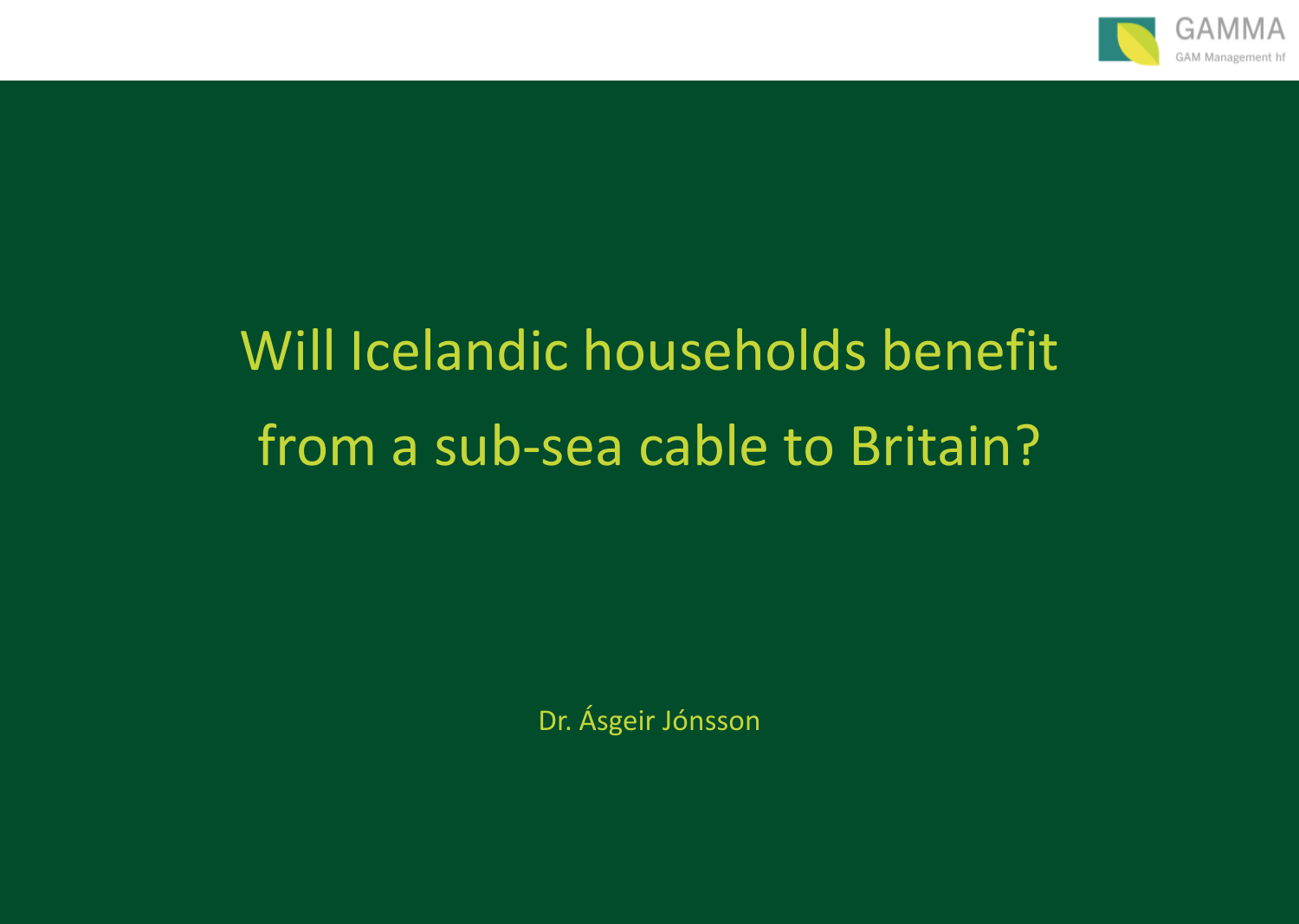

#### Why connect?

 The main argument for long-distance connections between different power systems is risk diversification, which is essentially the same argument as for asset diversification in portfolio theory; one can obtain higher returns with lower risk.

#### **Long-distance connections open two possibilities:**

- 1. The potential to smooth peak hour demand within a day, week, month or seasons and thereby decrease excess capacity as power can be alternated between areas, for example across time zones.
- 2. The potential to utilize different production possibilities with uncorrelated operational risk, different cost structure and different response to reap both more efficient and more flexible production.
- Thus, a power-connection will lead to both more stable power prices and lower production cost from all parties involved.
- $\blacksquare$  The number of long-distance inter-connections is rising over the world Iceland would be the first country not to benefit from an inter-connection.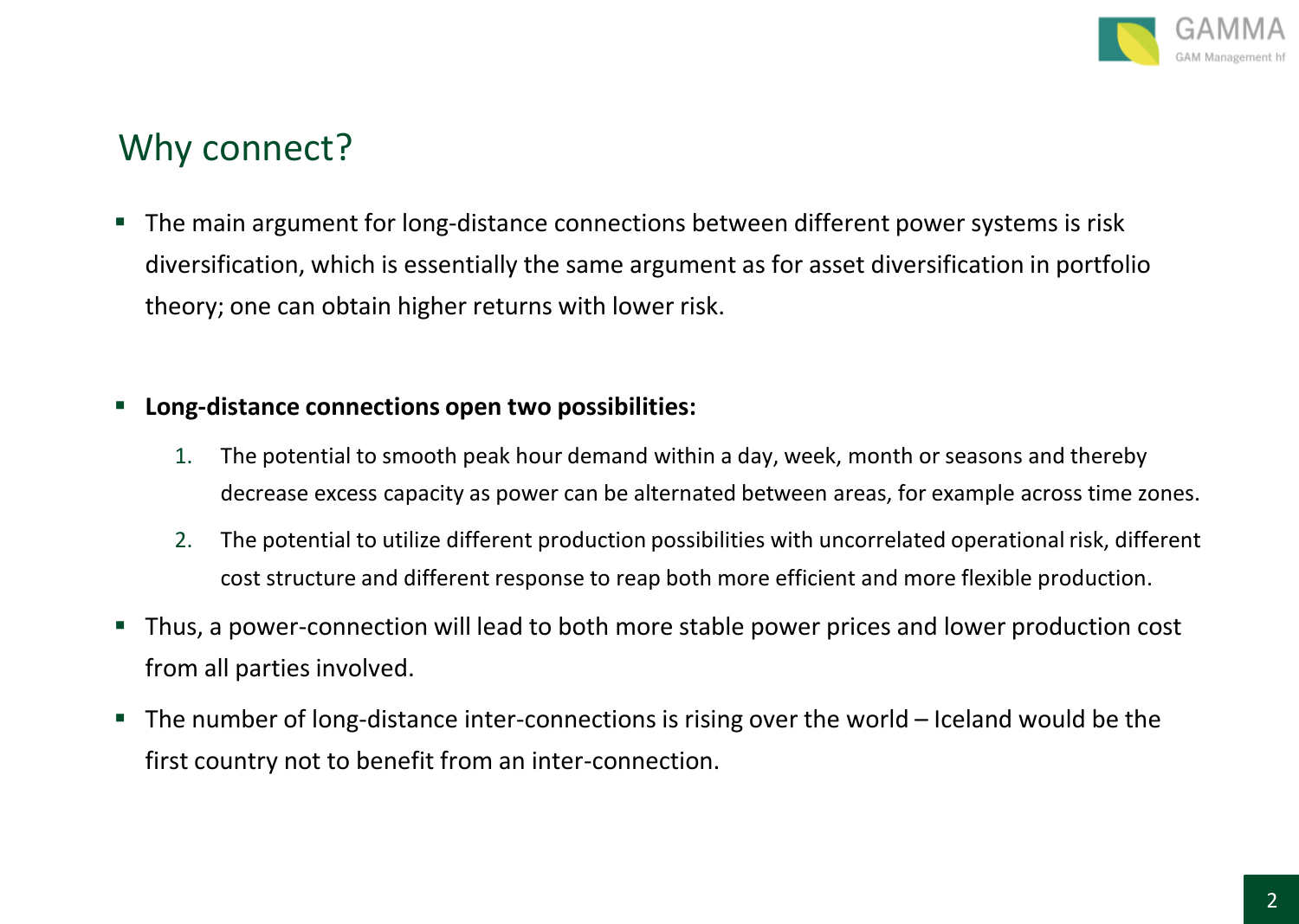

#### Why connect to Britain?

- Iceland is the biggest per capita producer of electricity in the world and should export power either by selling power intensive goods or directly through a cable.
- Iceland constitutes an isolated power system in which a lot of excess power has to be maintained to ensure delivery to the aluminium smelters – an interconnector would free up to 2 Twst. of power from the current plants.
- Iceland could also become the "battery of Europe" like Norway where the hydro-power is kept in the dams for sale during high-peak hours in Europe.
- Iceland has a carbon free power that will bring an added value if could be transferred to Europe.
- Iceland might be able reap rents from its abundant natural resources power would it be able to connect to Europe.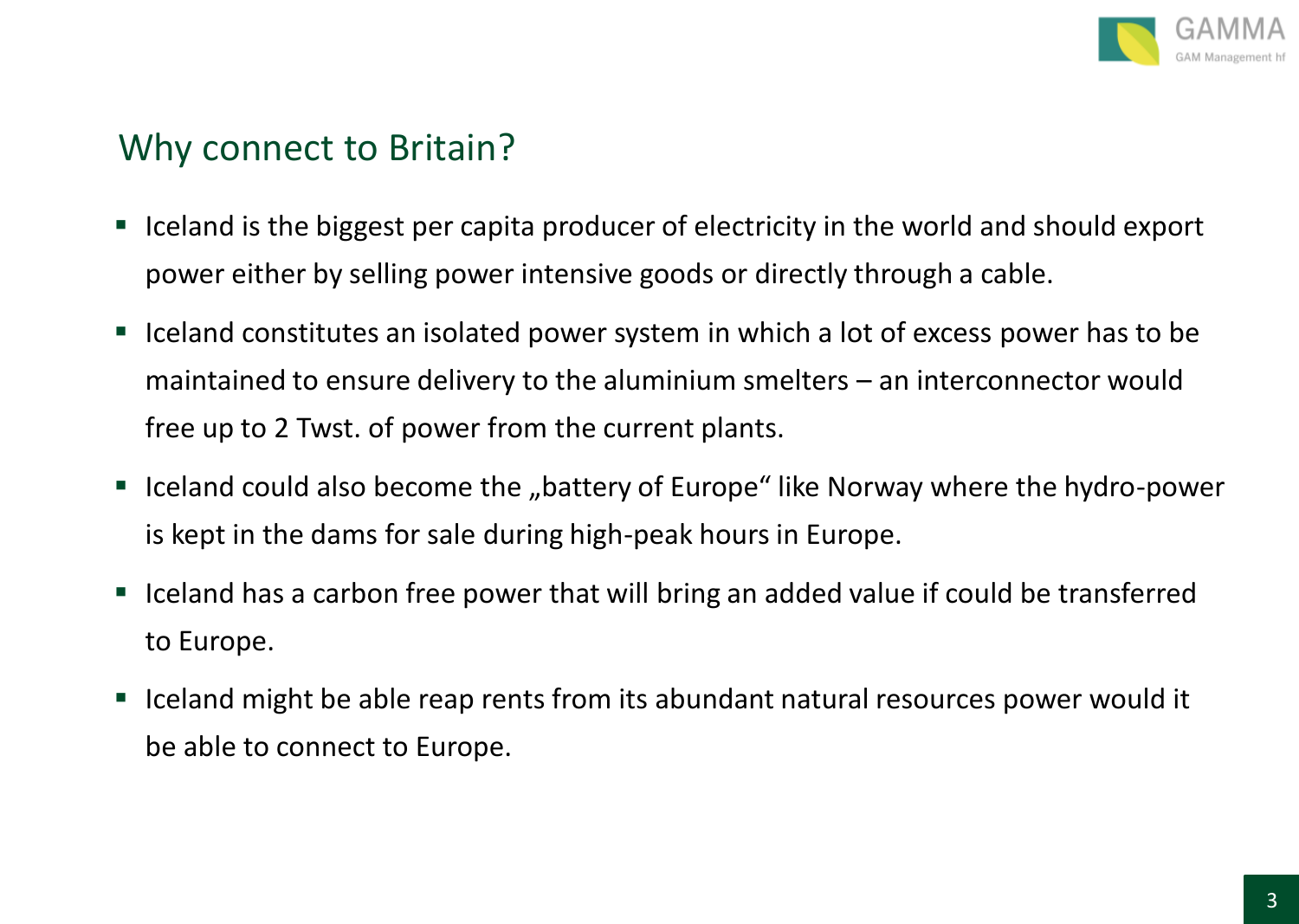

## Iceland is the biggest per capita producer of electric power in the world

Electric Power production per capita

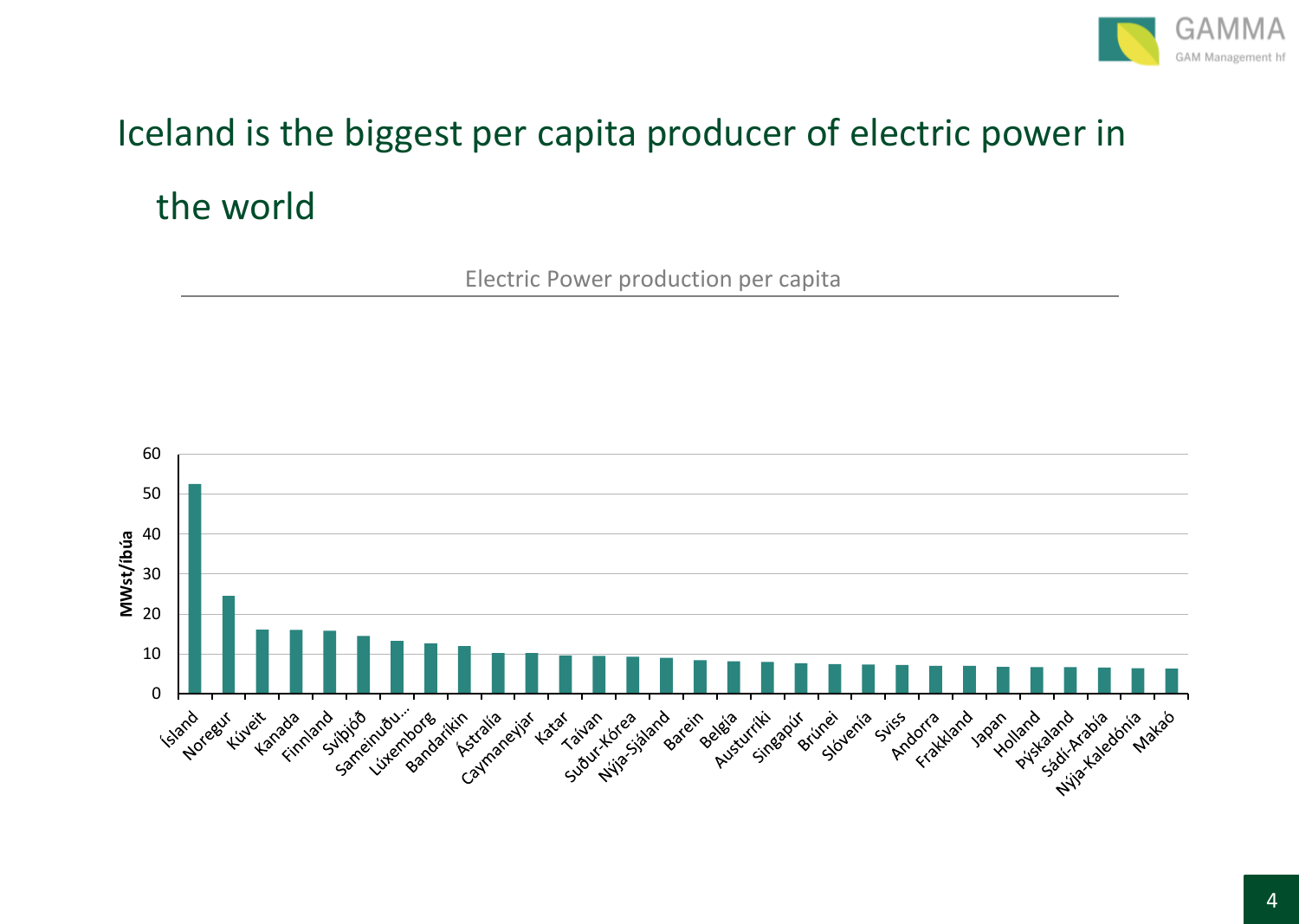

#### Icelandic power prices are the lowest in Europe

The retail power prices, divided into components 100 kWst. for Iceland selected countries

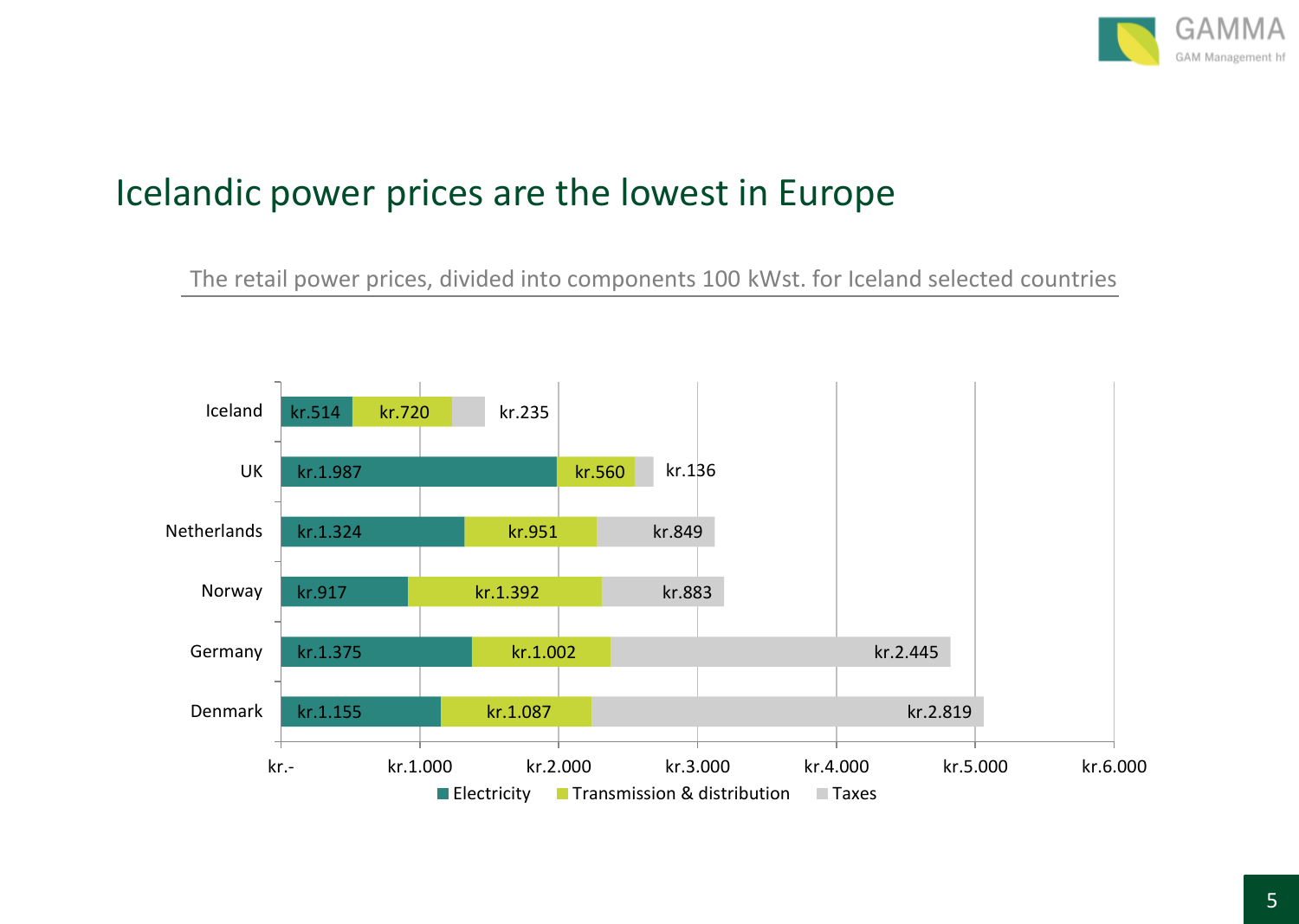

#### Icelandic households only use about 5% of total power produced

The usage of electric power in 2012 compared with the usage in 2020 when a 5 TWst inter-connector is a part of the system

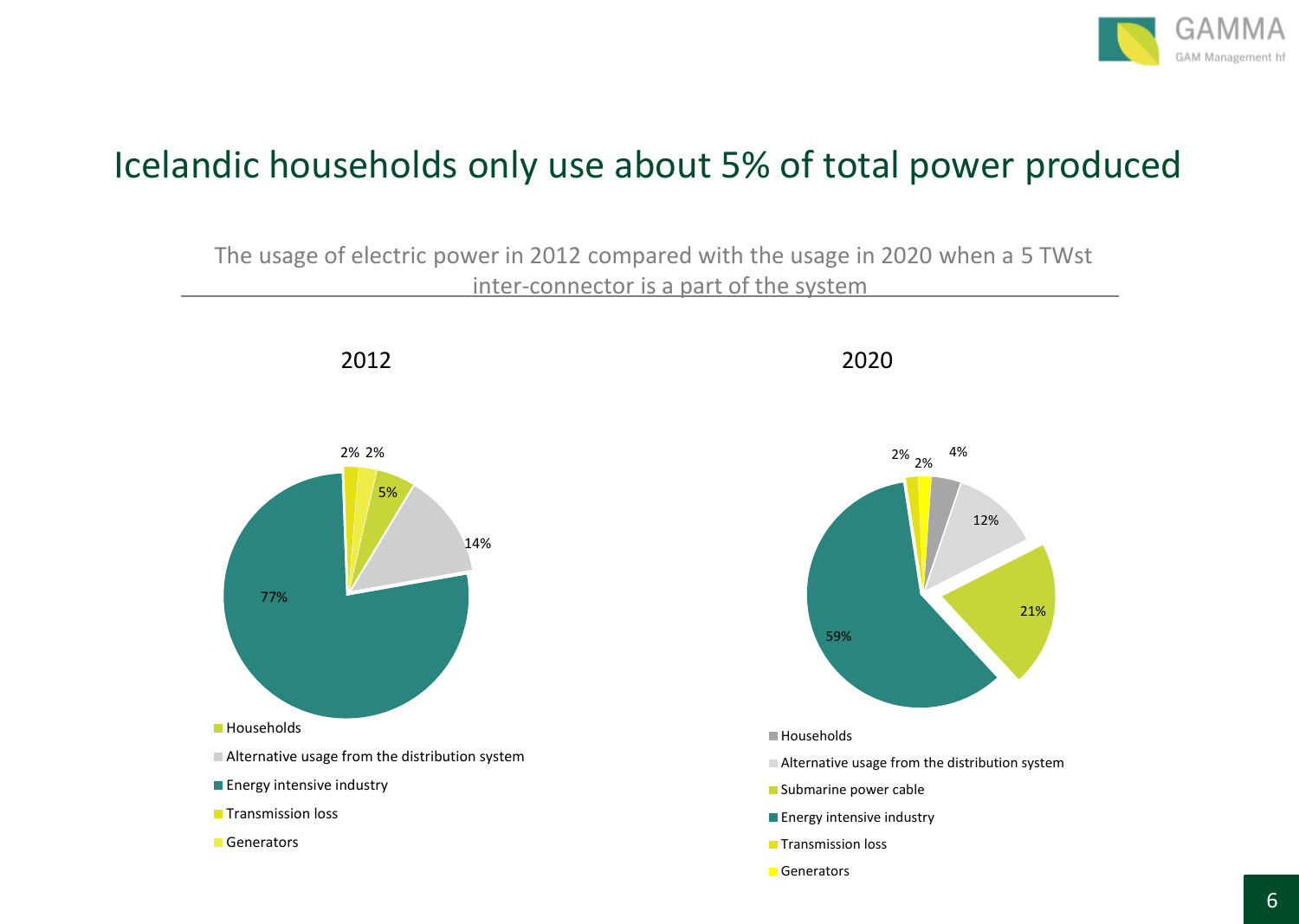

### 90% of households use thermal power for house-heating

The power usage of households with and without access to thermal heating

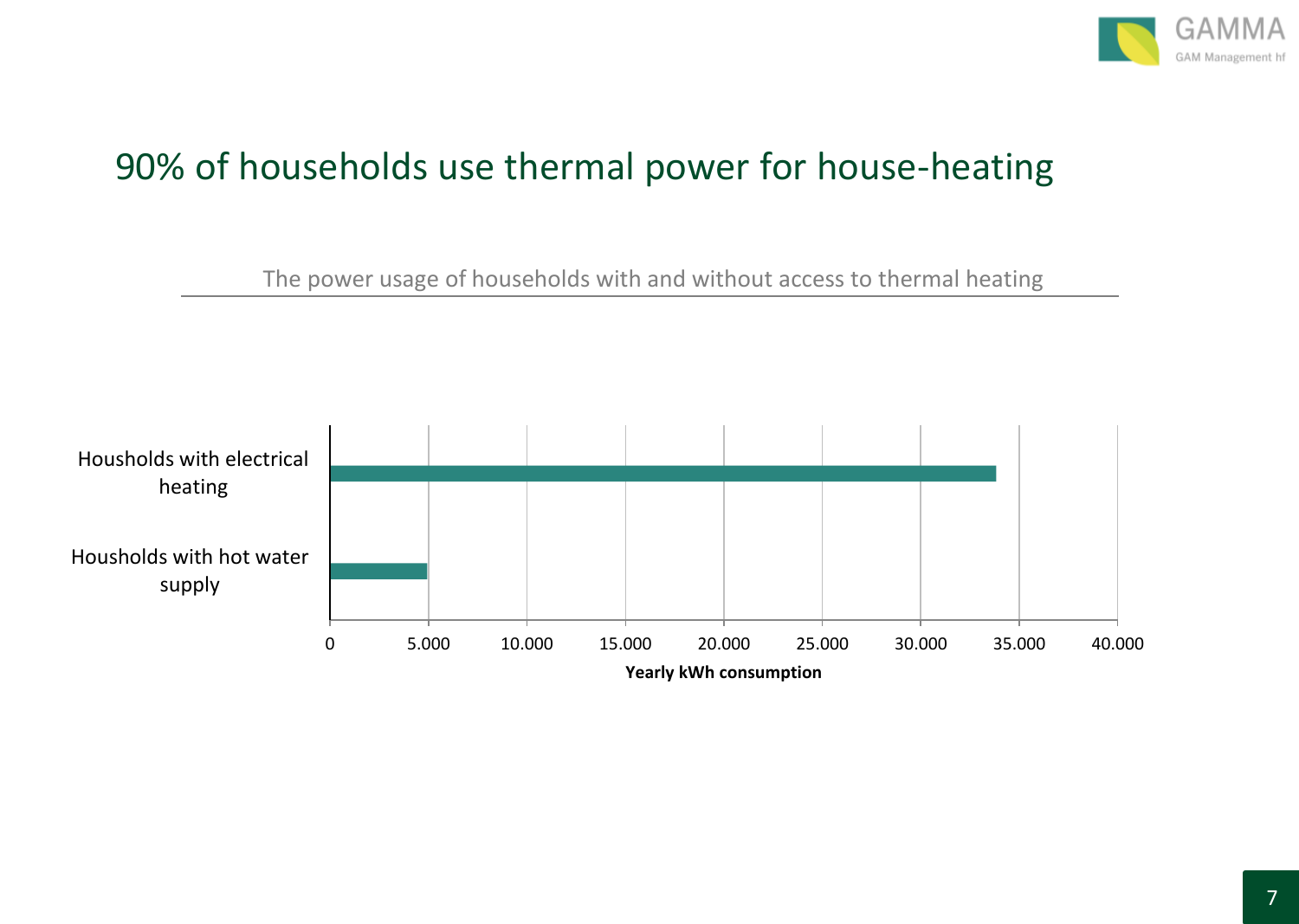

#### Different location – different power bills

The power bill in a "hot" city in Iceland with acces to thermal heating



The power bill in a "cold" city in Iceland without acces to thermal heating

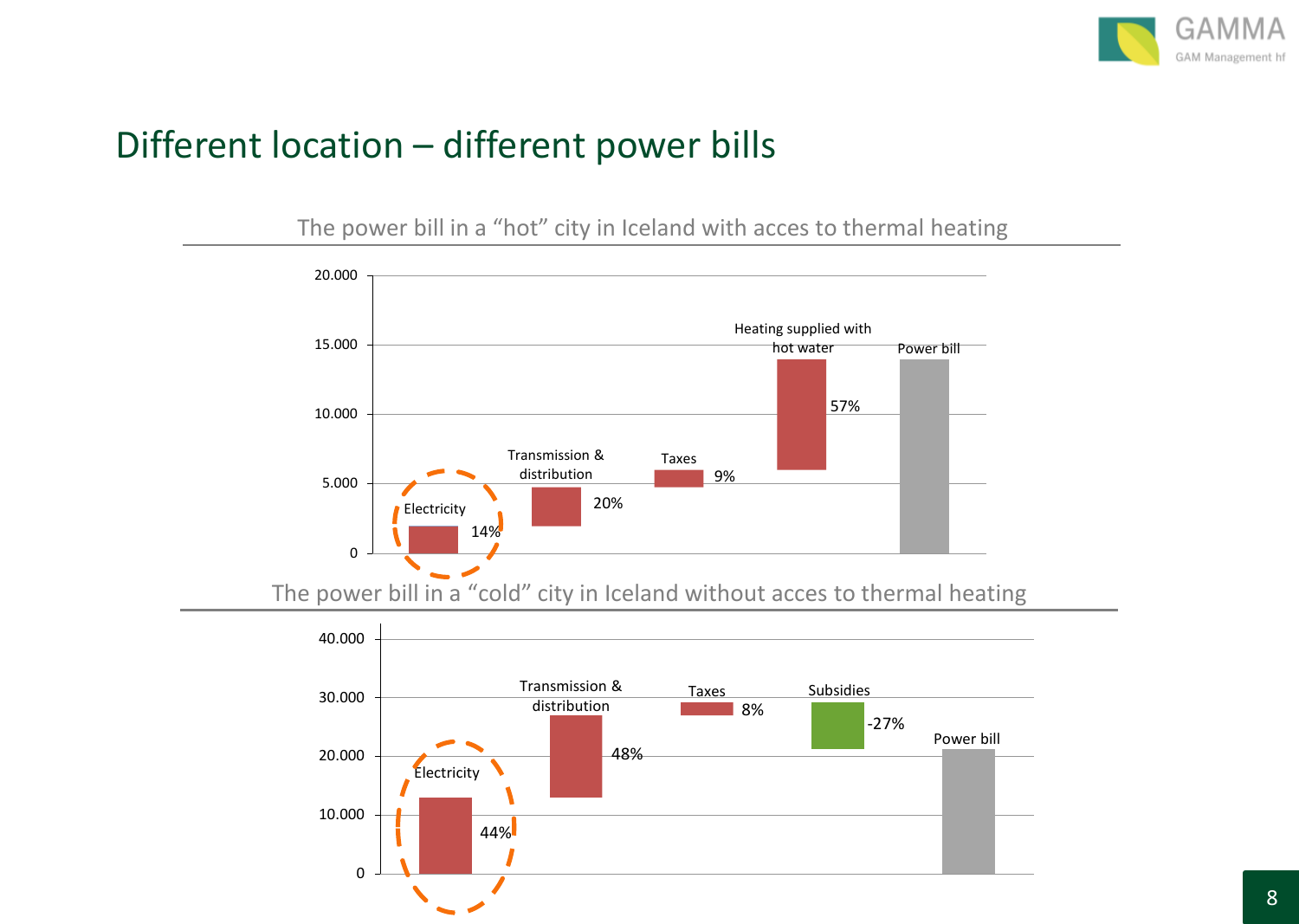

#### Different locations – different effects from rising whole-sale prices

 kr.10.000 kr.15.000 kr.20.000 kr.25.000 kr.30.000 Urban households Urban households Rural households with hot water supply with electrical heating with electrical heating The average household  $-1,7%$  $\uparrow$  6,7%  $+ 5,8%$  $-2,3%$ 

The effect of a 10% increase in whole sale price of electricity

*90% of homes 4% of homes 3% of homes = 97% of homes in Iceland*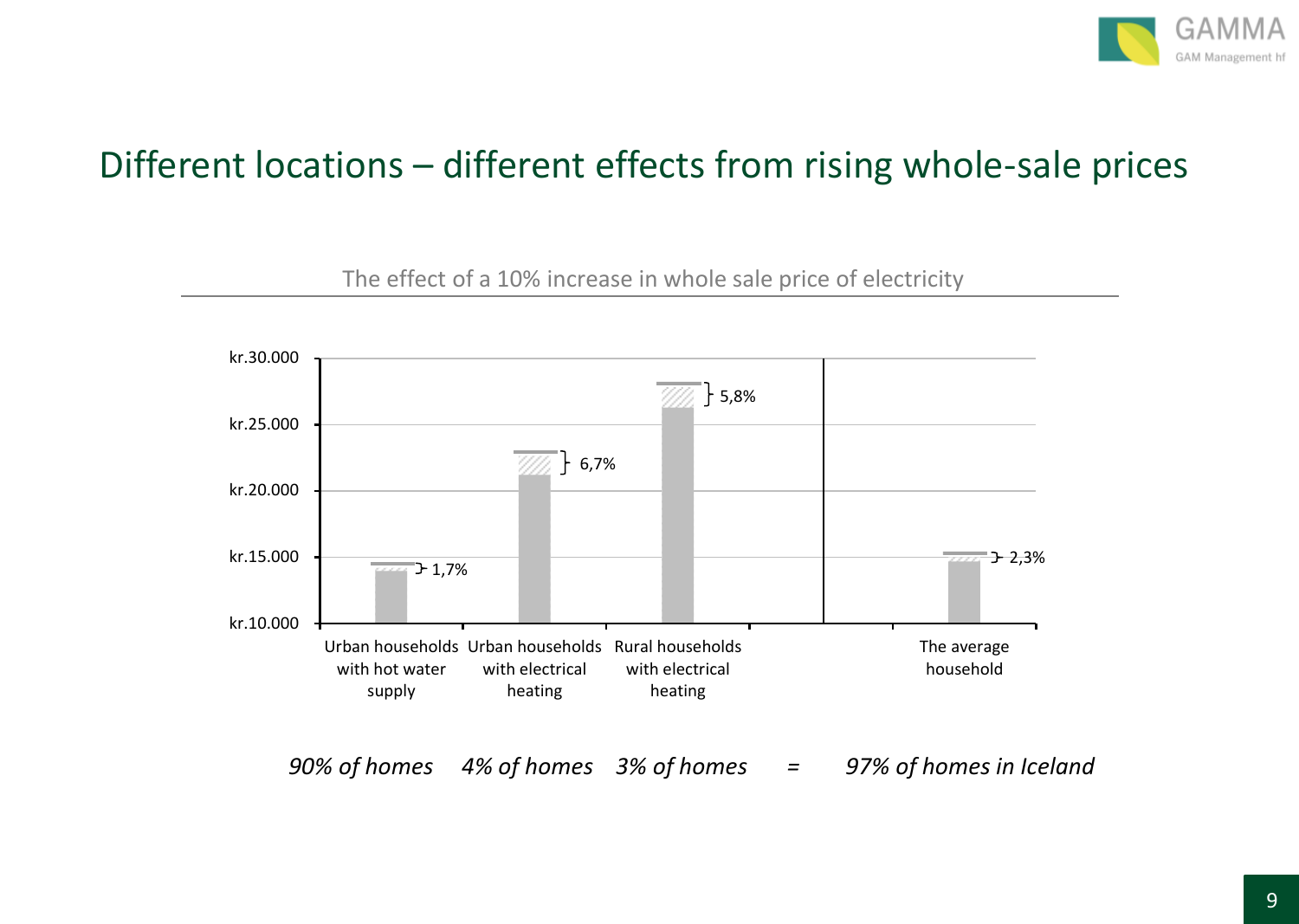

#### Four ways estimate the social benefits of a sub-sea cable for

#### Icelandic households

- **1. Plain microeconomics**  an interconnector will lower average production cost of electric power in Iceland as excess capacity is eliminated.
	- ̶ Increased efficency a free lunch!
- **2. International trade**  Iceland is power-rich country that should power either through good exports or direct power transfers – thus a higher power price will benefit the country in a similar way as a higher fish-price.
	- ̶ The government can easily find ways to compensate the households for a higher power bill.
- **3. Jobs and value added**  If the sale of electricity through an inter-connector will deliver profit for the state owned power companies, the profit can easily be directed into the economy through public investments or tax cuts that will deliver numerous jobs in targeted sectors.
	- ̶ The three aluminium smelter use about about 75% of Iceland's power production but only 1% of the labor force.
- **4. Financial efficiency**  power sales through an inter-connector will lead to both higher price and lower risk since the power would be sold to a many different new clients.
	- ̶ There is a high risk involved selling 75% of the power production to not only one sector, but to only three companies within that sector, and addition to this to link power price with the world price oa aluminium.